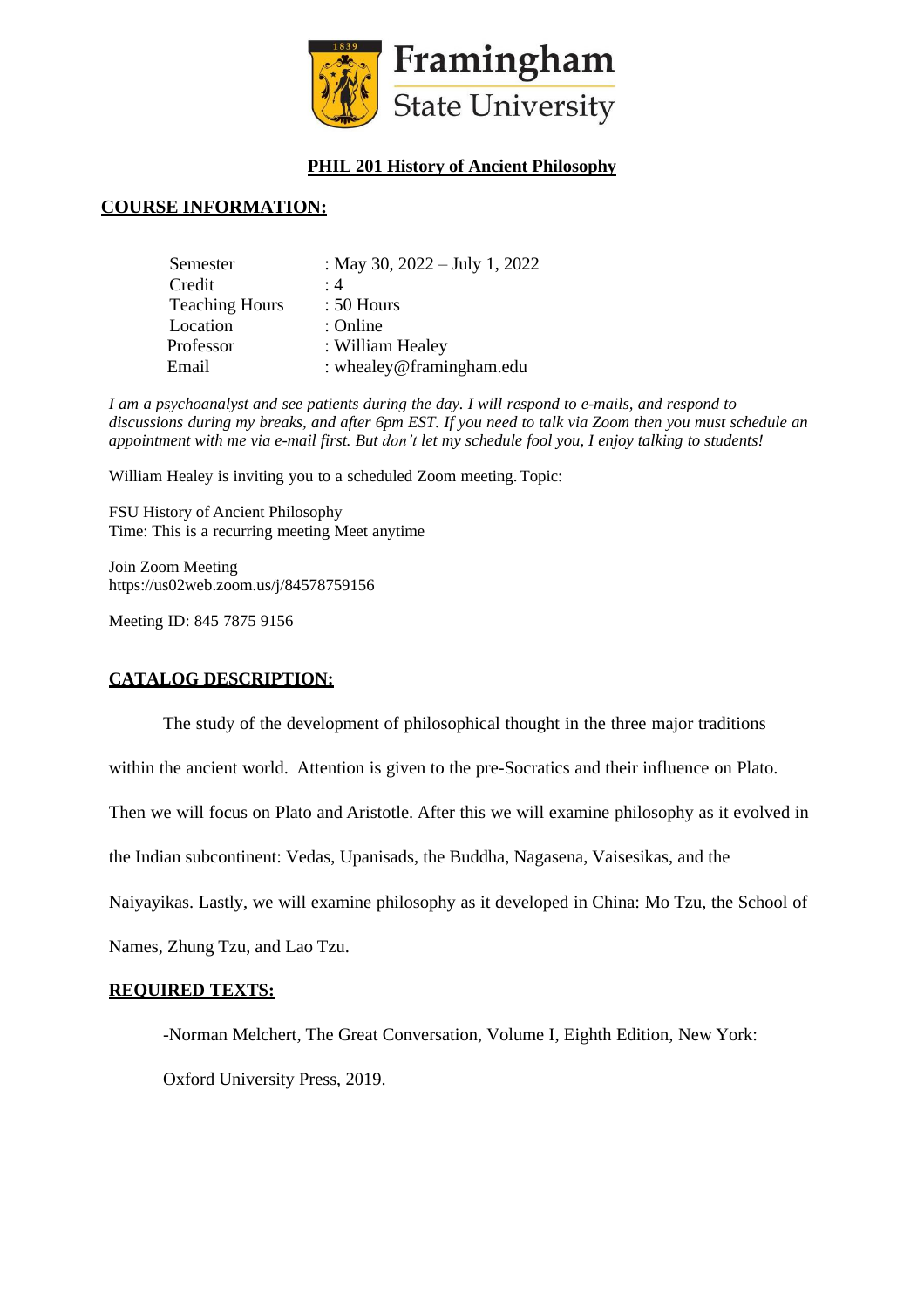

#### **GRADING:**

There will be 5 graded assignments in this class. Two exams, two papers, and class participation. A midterm exam is scheduled for June 16 and will cover the work we will have done from the Pre-Socratics through Aristotle. Two papers, (3-5 pages, typewritten, doublespaced) will be due on June 10 (Paper One), and June 24 (Paper Two). Your papers will investigate concepts in the philosophical work of Plato, and India/China. The exact topics for the papers are attached to this syllabus and will be discussed in full as the due date approaches. The final exam July 1st will cover philosophy done inside India and inside China. Graded work will be handed back 96 hours after being submitted.

| Mid-term Exam | 20%  |
|---------------|------|
| Paper one     | 20%  |
| Paper Two     | 20%  |
| Final Exam    | 20%  |
| Participation | 20%  |
| Total         | 100% |

## **WRITTEN ASSIGNMENTS:**

*Paper 1:* In the *Apology* Socrates tells the jurors that their killing him will harm them more than it will harm him. He also says that "a good man cannot be harmed either in life or in death." Using information from the *Apology* and the lecture notes, explain these striking remarks. Do you agree with Socrates? What criticisms do you have for his speech? (3-5 pages: pre-writing exercise – June 8, paper due – June 10.)

*Paper* 2: Pick two philosophical traditions (Greek, Indian, or Chinese) and compare the two traditions. What are they looking at? How do they communicate their philosophy (dialogue, poem/sutra, narrative, etc.)? What is similar/different in the questions they ask? What is similar/different in the answers they arrive at? These are JUST examples of what you might look at. Use citations to support your claims. (3-5 pages: pre-writing exercise – June 21, paper due – June 24.)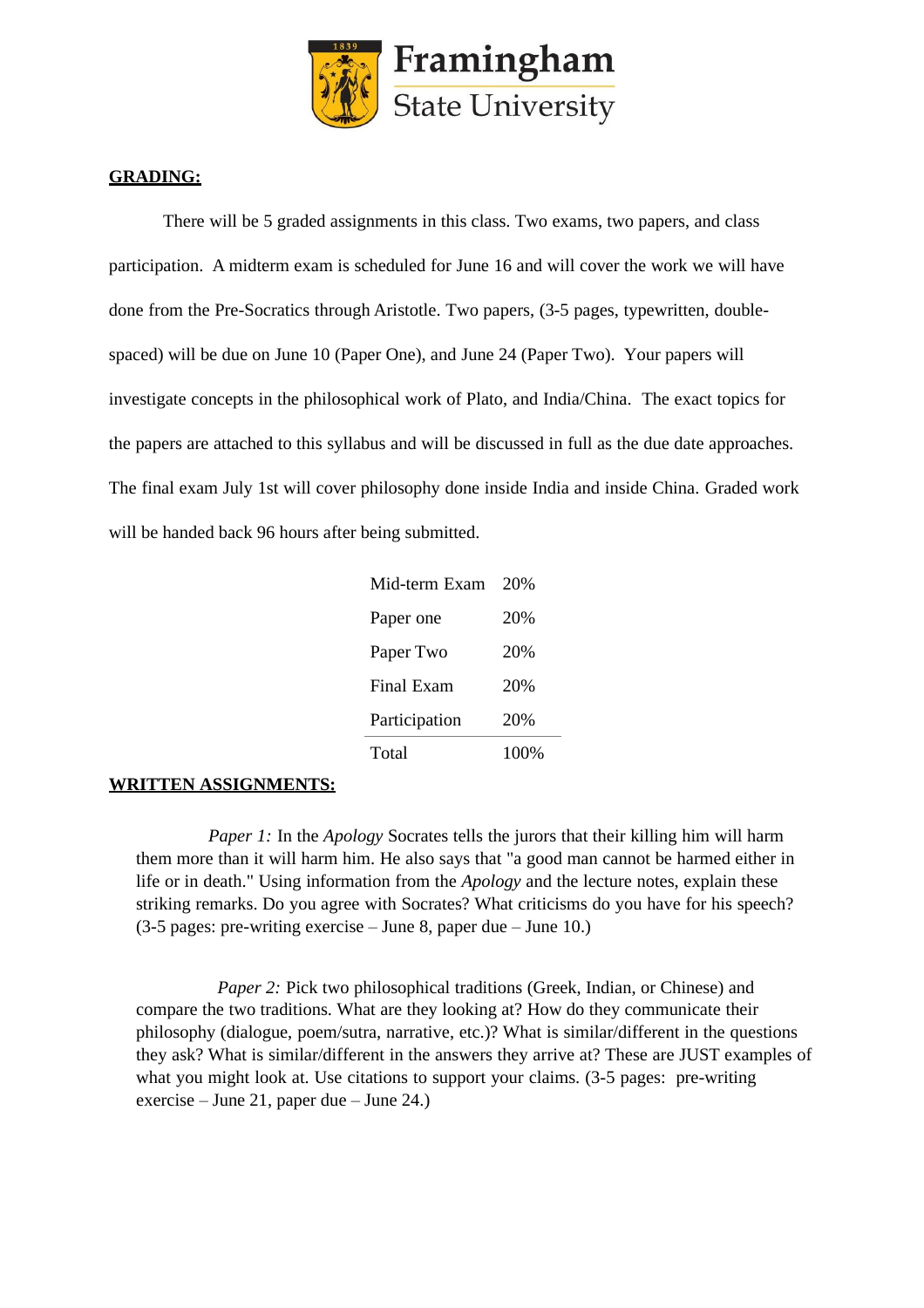

These are not easy assignments. Good papers will require much thought. Don't leave the work until the last minute. Late papers lose a full grade for each day past the due date. Rewrites will not be accepted past the due date.

# **EVALUATION FOR WRITTEN WORK**

**Central idea:** The paper will be rated on the degree to which it is focused on a clear and distinct subject. Is the purpose of the paper clear to the reader?

**Support:** The paper will be rated on the degree to which its generalization (thesis) is supported. Are there adequate details to support each of the paper's points?

**Unity:** The paper will be rated on the degree to which it proceeds smoothly and logically from point to point. Are transitions between paragraphs clear? Are paragraphs coherent and logical?

**Introduction:** The paper will be rated on the degree to which the introduction gets the reader's attention and prepares the reader for what is coming. Is there a hook?

**Conclusion:** The paper will be rated on the degree to which the conclusion draws a paper to a close, summarizes the main points, and reemphasizes the paper's purpose.

**Style:** The paper will be rated on the degree to which its sentences reflect a variety of syntactic structures and an appropriate usage of vocabulary. Does the word choice reflect a concern for the audience and the purpose of the paper?

**Usage:** The paper will be rated on its employment of capitalization, spelling, and grammar.

**Punctuation:** The paper will be rated on its employment of punctuation.

## **COURSE SCHEDULE:**

5/30 1st Class: Introduction/Pre-Socratics (Zoom) 5/31 Allegory of the Cave Reading Due (on Canvas) Canvas Discussion 6/1 Pre-Socratics Reading Due p. 1-34 in textbook and Canvas Discussion 6/2 Canvas Discussion 6/3 Sophists p. 55-74 in textbook Canvas Discussion 6/6 2nd Class: Socrates/Plato (Zoom) 6/7 Socrates Reading Due p. 91-101, Apology p. 116-134 in textbook and Canvas Discussion 6/8 Paper One Pre Writing Exercise (Canvas)

6/9 Plato Reading Due p. 148-181 and Canvas Discussion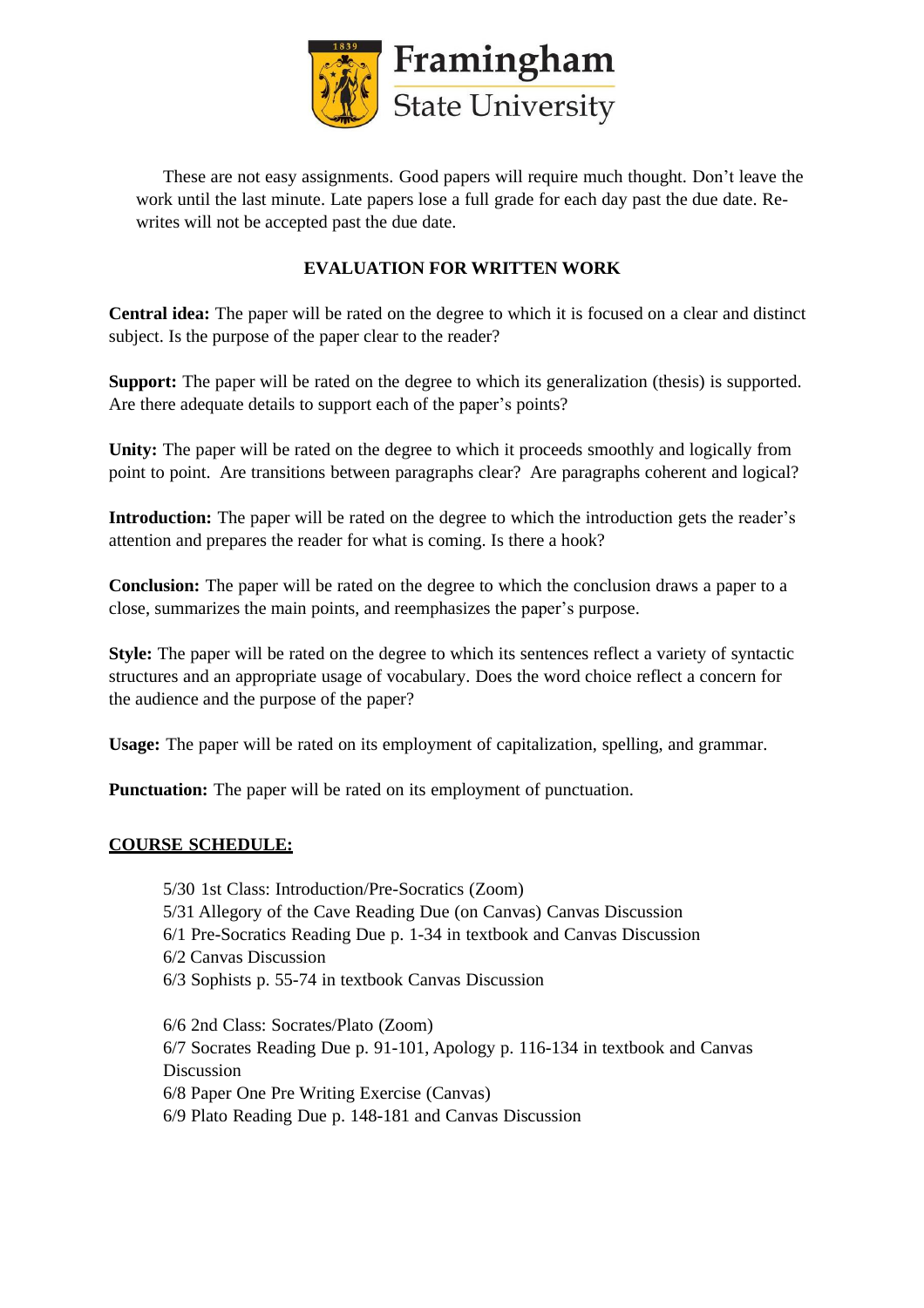

6/10 1st Paper Due

6/13 3rd Class: Aristotle (Zoom) 6/14Aristotle Reading Due p. 182-219 and Canvas Discussion 6/15 Aristotle's Ethics Reading Due (on Canvas) and Canvas Discussion 6/16 Midterm Exam 6/17 Optional Zoom Meeting (to discuss texts/assignments) Canvas Discussion 6/20 4th Class: Philosophy in India (Zoom) 6/21 Paper Two Pre Writing Exercise (Canvas) 6/22 Philosophy in India Reading Due p. 35-53 in textbook and Canvas Discussion

6/23 Bhagavad Gita Reading Due (on Canvas) and Canvas Discussion

6/24 Optional Zoom Meeting (to discuss texts/assignments) 2nd Paper Due

6/27 5th Class: Philosophy in China (Zoom) 6/28 Philosophy in China Reading Due p. 75-90 in textbook and Canvas Discussion 6/29 Philosophy in China Reading Pt. 2 Due p. 220-233 in textbook and Canvas Discussion 6/30 6th Class: Philosophy Going Forward, Canvas Discussion

7/1 Final Exam

Any day that a reading is due is a day you should check the discussions section of Canvas and answer whatever questions I have posted. I encourage all of you to engage in dialogue with one another during these discussions, and not just with me. You must write at least a paragraph response to get class participation. Your participation here, as well as in the synchronous class (6 in total), will make up your class participation grade (20% of your overall grade.) You should be checking Canvas everyday Monday-Friday. I will post articles, video links, and other material for you to view and comment on. I will post required assignments at 8 pm. EST the day BEFORE the assignments are due. You have 24 hours to post your comments for participation credit. Ex. Assignment is due on 7/7 that means it'll be posted on 7/6 at 8pm EST, and you have until 8pm EST 7/7 to complete the assignment.

It is normal to not understand this material, so your comments can certainly take the form of questions as well as thoughts and criticisms. You are expected to read the textbook and pay attention to the questions that the author has embedded in the text. A third to a half of the questions on the midterm exam and the final exam will be made up of questions that come from the questions in the text. The remainder of the questions on these exams will address content that comes from lectures and my posts.

I also encourage you to reach out to me via e-mail if you have questions or comments that you prefer not to share with the entire class. I will also be posting lots of non-required articles, reading suggestions, videos, and other helpful material. Anything I post will be clearly labeled as Required or Optional.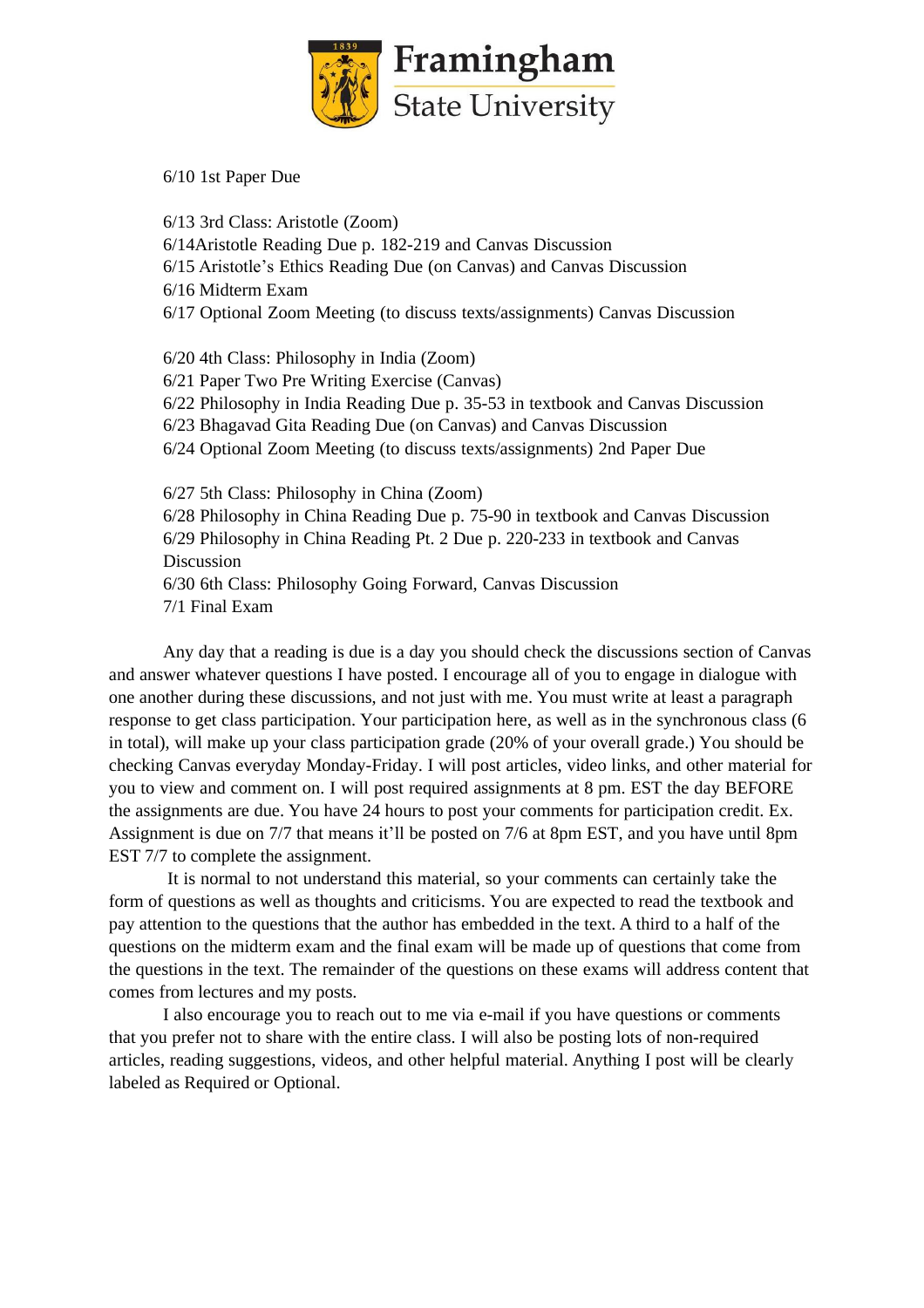

### **ATTENDANCE:**

Understanding the content from the lectures is a critical component to your success in this course. It is important that you are present for the lectures, and I expect each student to make a commitment to be in class and to be on time. If you attend the lecture then you'll get class participation points by participating verbally or via the text feature within Zoom. If you cannot make a lecture, I will be posting them online. If unable to make the lecture make sure you send me a 200 word paper describing the material you read and about the material you heard in the lecture.

### **CELL PHONES:**

All cell phones are to be shut off and put away during class.

#### **COURSE EXPECTATIONS:**

*For our accreditation, it is essential that all Framingham State University credit courses follow that federal definition of credit hour: for every one hour of classroom or direct faculty instruction, a minimum of two hours of out-of-class student work is required. Since the summer courses meet for two contact hours daily (10 contact hours of classroom time weekly), the expectation is that students spend 20 hours per week doing out-of-class work. For the five week 4-credit course, this reflects 50 hours of classroom time and 100 hours of out-of-class time since the credit hour is defined as 50 minutes.*

#### **ACADEMIC HONESTY POLICY:**

*Integrity is essential to academic life. Consequently, students who enroll at Framingham State University agree to maintain high standards of academic honesty and scholarly practice. You will be responsible for familiarizing yourself with the published policies and procedures regarding academic honesty. Infractions of the policy on academic honesty include, but are not limited to: (1) Plagiarism – Claiming as one's own work the published or unpublished literal or paraphrased work of another. It should be recognized that plagiarism is not only academically dishonest but also illegal; (2) Cheating on exams, tests, quizzes, assignments, and papers, including the giving or acceptance of these materials and other sources of information without the permission of the instructor; (3) Unauthorized collaboration with other individuals in the preparation of course assignments; (4) Submitting without authorization the same assignment for credit in more than one course; (5) Use of dishonest procedures in computer, laboratory, studio,*